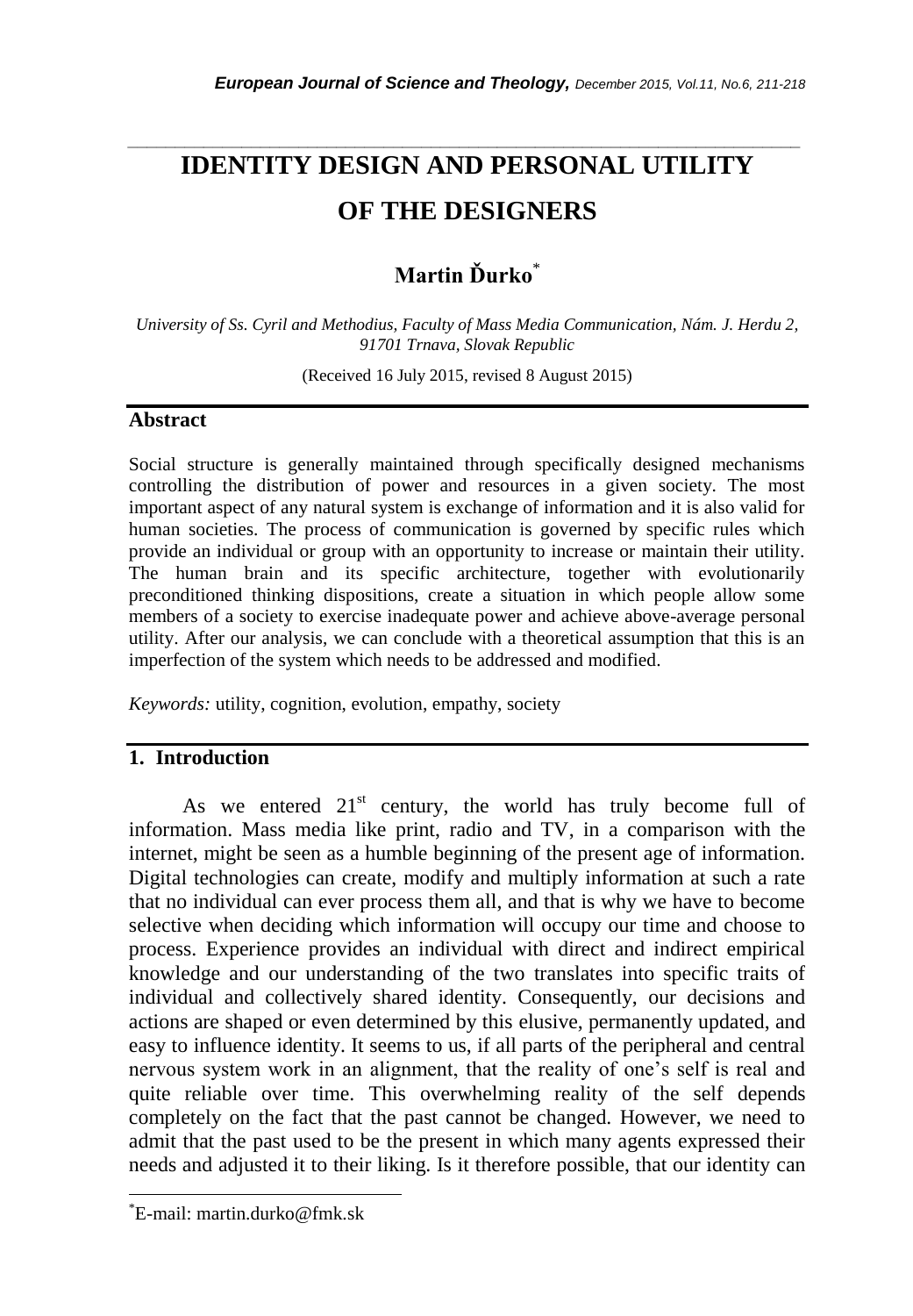be modified or even designed by other agents who exercise more control over the social environment we happen to live in? This is definitely true for the family environment and we think that we can come to a conclusion that it is also true for a society. Socialization is "a process of instilling in a child a set of desired behavioural habits" [1]. This process continues throughout our lives, although research shows that the social interaction in our early personal development is crucial for many aspects of our later emotional and mental life. We need to ask ourselves a few important questions: Who substitutes for the role of parents later in life and do they care about our well-being more than their own? What is the role an adult should play in a society and how much of his/her personal utility can be justifiably exploited by others? Possible answers to these questions were suggested by Immanuel Kant with his definition of enlightenment. He describes it as follows: "Enlightenment is man"s emergence from his self-imposed non-age. Non-age is the inability to use one's own understanding without another"s guidance. This non-age is self-imposed if its cause lies not in lack of understanding but in indecision and lack of courage to use one's own mind without another's guidance. Dare to know! (Sapere aude) Have the courage to use your own understanding, is therefore the motto of the enlightenment." [I. Kant, *What is enlightenment?*, http://www.columbia.edu/ acis/ets/CCREAD/etscc/kant.html]

The main objective of this paper is to analyse the contemporary situation in modern societies from the perspective of the theory of social communication. We focus on the possibility of intentional manipulation of social structures which is achieved by controlling the information flow in the  $1<sup>st</sup>$  stage of cognitive processes (perception). We know that human cognitive capacity is limited and the final representation of natural and social reality is significantly influenced by the quantity and quality of available information and experience. Those who control, change, or modify our experience can do it intentionally while improving their own personal utility.

### **2. The reality of human cognition - evolutionary perspective**

At the beginning of human evolution, every aspect of an individual identity and the elements of collectively shared representations were, as it is in all other species today, determined by inherited genes, their individual expression, and finally by the specific experience of the subject. Today, on the other hand, we overwhelmingly benefit from the collective experience - stored knowledge which we can access through many types of media defined as "means by which something is communicated or expressed" [*Oxford Dictionary: Medium*, http://www.oxforddictionaries.com/definition/english/express# express \_\_4]. Indirect empirical knowledge has become for us the main source of information when forming our understanding of natural and social reality. We claim that the individual ability to process available information lags behind their fast exponential growth and that the natural limits of the human mind cause an over-simplified representation of reality. This representation relies mostly on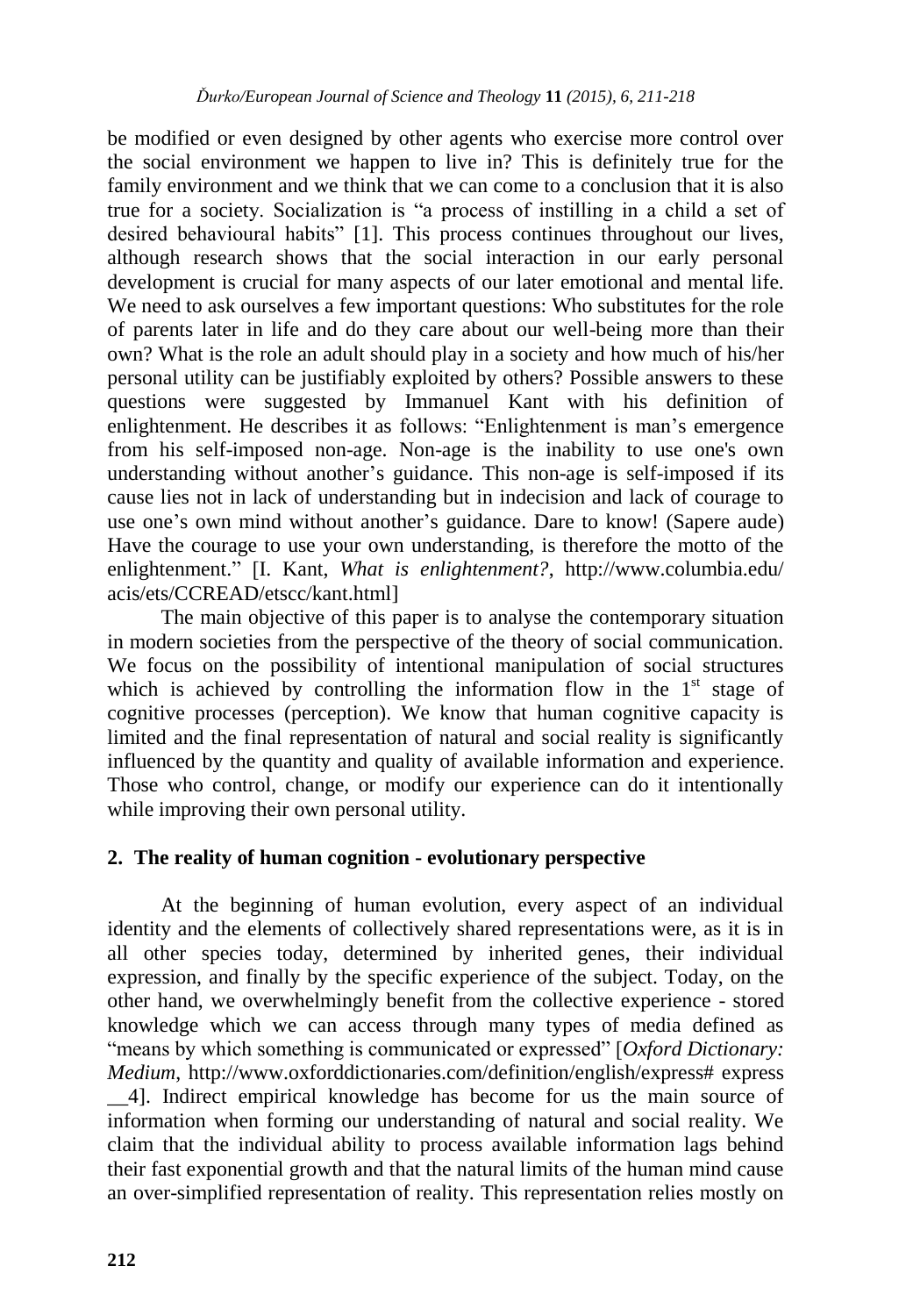affect heuristic which provides an easy shortcut in our information processing and consequent representational stage guiding the specific decision process [2]. We fall into even more complex illusory world and people who live in it can be divided into two basic binary categories in which we feel good or bad about an issue, person, or a group. We need to learn that the truth of a claim about any part of the reality is not exclusively dependant on our feelings although they will always precede the abstract analytical thinking. It is simply because evolution designed our brain in this way and we do not have to fall for so called Descartes' error because it was firmly established that "reduction in emotion may constitute an equally important source of irrational behaviour" [3]. There are certain mental faculties available to us and all we have to do is to use them with a single main objective of reaching an accurate interpretation of reality. The old and fixed ways of intuitive thinking might have been more useful in early stages of human evolution but they do not match the modern society and the world of new technologies which changes so rapidly as today. In fact, by application of simplified intuitive thinking, the general public puts itself into above mentioned Kant's self-imposed non-age in which it can be exploited by other members of a society. People's desires and emotions have been the primary target in marketing, public relations, and politics throughout history. Edward Bernays openly argued for implementation of these tools in a democratic society [4] and since his time they have been advanced almost to perfection. The reason is quite simple, because by alterations of emotional states it is much easier to influence the thinking and behaviour of individual members of the general public and to achieve desired outcomes in the process of designing a specific social system. The society then becomes more like a Pavlovian experiment as opposed to a society with reasoning and responsible individuals.

Evolution also caused an uneven development of concrete brain structures which relates to threats and that is why even a small amount of fear affects our behaviour more than any product of rational thought. This condition of the human mind has been exploited throughout history many times and it is unlikely that this natural condition is not or will not be exploited again. We would suggest that as far as people"s behaviour will operate on the affective (intuitive) level the manipulation and control of the masses is inevitable. Global promotion of critical thinking concepts in education (e.g. Partnership for  $21<sup>st</sup>$  century  $[P21]$ *and Pearson Foundation Launch 21st Century Learning Exemplar Program*, 2013, http://www.p21.org/exemplar-program-case-studies]) or their implementation into media literacy projects aims to achieve necessary change in this area but the results are so far quite disappointing. Dana Petranová claims that the most important function of media education is development of critical thinking skills [5]. Unfortunately, the concept of media literacy is so broad that the part which relates to information processing in human minds is generally overwhelmed by a focus on hardware and IT skills.

In our work, we try to avoid terminology which generates an undesirable emotional charge. We are convinced that the rules of social communication are generally valid in every culture thus explaining specific research phenomena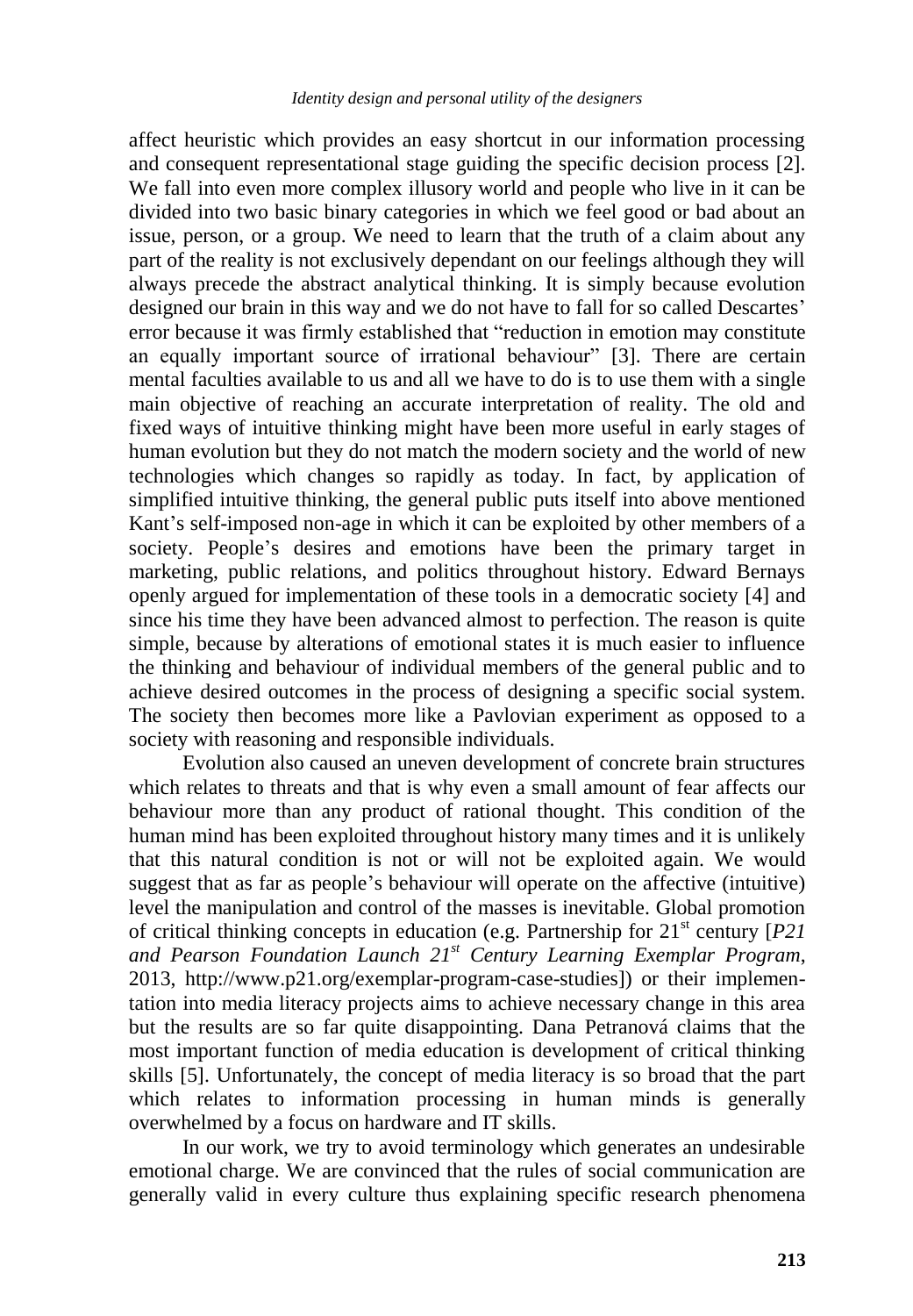objectively and in every social structure. Of course, we do not argue for no social structure at all, but we try to set an axiomatic value of every member of human species which would define him/her as a subject with equal rights. These rights should not be confused with individual skills (such as physical or mental capacity) which might differ significantly among individuals, but these differences do not justify a transformation of a subject into a tool or object to be used by other members of local or global society. We identified four crucial evolutionary stages in the process of socialization which we mean to define as an adjustment to social structure and development of empathy. They can be described as follows: I do it 1) for me, 2) for us, 3) for you, 4) for them. The first stage includes an individual whose priority in life is to cover his own needs only. If the socialization process progresses and the subject's character evolves correctly, the individual recognizes that the family members should be granted with the same respect and rights as he/she requires for himself/herself. Later in life, we extend this abstract empathy circle over our friends and intimate partners. Finally, as a consequence of life experience or abstract rational thought we can realize that the empathy circle has to include community, nation, race, and if fully developed all members of humanity. We also understand that no other living being should be exposed to needless suffering. Ideally, any society should be governed by people who have achieved the final fourth stage of this development process and matured in empathy accordingly.

Frans de Waal tries to reconcile human morality with our animal nature in the discussion with other authors in the book Primates and Philosophers where he states that "no human moral society could be imagined without reciprocal exchange and an emotional interest in others" [6]. Exactly this emotional interest in others is the cornerstone of empathy which we were describing above, although it is far from being fully developed in the majority of human population globally.

## **3. Theory of social communication - implications of changes in the perception stage**

The basic theoretical assumption of the theory of social communication is that ' $\Delta pS + \Delta cS = \Delta rS \rightarrow \Delta Sb$  and  $\Delta Scm$ ' where 'pS' represents the 1<sup>st</sup> stage of cognitive processes - perception (experience - direct and indirect empirical knowledge). Together with computation "cS" (processing capacity) we get a representation of natural and social reality by a subject "rS" which determines the subject"s identity. It is in every sense a dependant variable of these two stages of cognitive processes. From the basis of our individual identity and its collectively shared elements, the individual behaviour "Sb" or communication "Scm" is performed. As such, it is always a part of a specific utility loop which covers individual psychological or physical needs, i.e., goals oriented behaviour [7].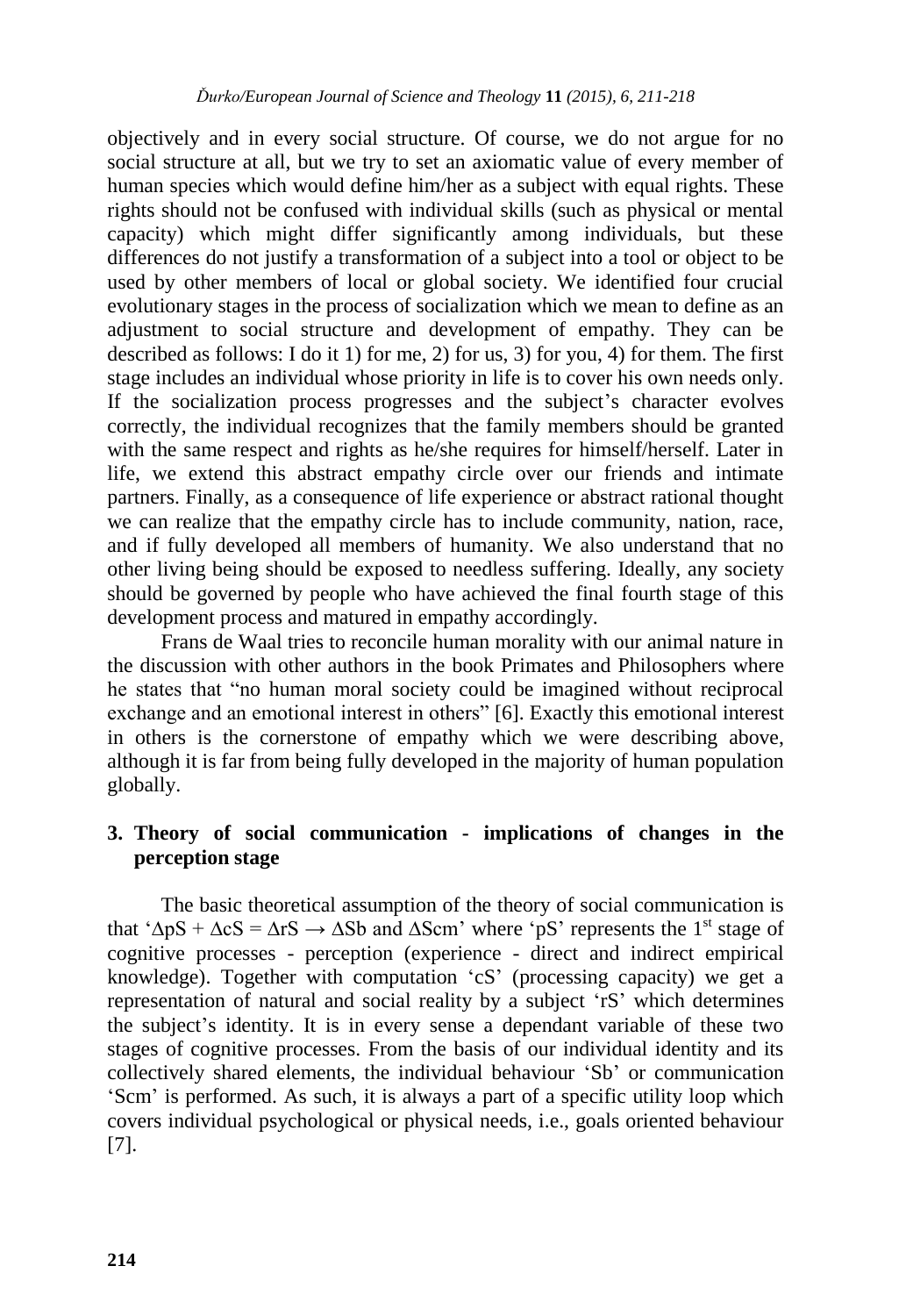There is no doubt that the socialization process forms so called "desired behavioural patterns" and they are achieved mainly by limiting or modifying an individual's experience  $(1<sup>st</sup>$  stage of cognitive processes). Some guidance or even suppression is provided in the computational stage and this is also used later in life with adults when some states tries to control how people think, what they think about and what the result of their reflections are. Even in democracies, the freedom of thinking and speech do not apply to so-called whistle-blowers although history testifies again and again that the public needs to be provided with access to crucial information about the misconduct of government officials [*Brave New Films: War on whistleblowers*, 2013, http://www.amazon.com/War-Whistleblowers-Press-National-Security/dp/B00C RWXGW8]. Parents or people responsible for the process of socialization want to influence the identity of the subject so his future behaviour and communication will fall within the boundaries of their generally accepted range of behaviours [8]. Children cannot choose the family, nation, culture, or economic conditions they are born into and in early childhood they do not doubt the authority established in such conditions [9]. The reason for this is simple and also strongly evolutionarily preconditioned. The upbringing process relates to the key process of passing out parent"s skills and experience to the offspring where survival is the main agenda on the table. We would probably all agree that individual parenting skills differ significantly but unfortunately this is the way how things work. Later in life, some of us get a chance to repair the damage and substitute the imperfections of our early development. Much of the content of our individual life is determined or strongly influenced by the social environment and personal interactions we experience with our family members and friends [10]. Naive perspective on this issue might result in an acceptance of a supernatural being deciding what happens where, how and when; this, in turn, makes people believe in destiny and it develops an element of natural subordination in a given social structure. In the proposed theory of social communication, we argue that the individual identity is a dependant variable of the first two stages of cognitive processes and those can and need to be wilfully altered as soon as possible through education and social design. Any social structure is a temporary concept designed in favour of those more fortunate, more skilful, or those with a better connection to individuals with access to power and resources. Any justification of the existing social structure falls into the well-known category of Naturalistic fallacy ("is - ought problem") addressed by D. Hume [D. Hume, *Hume's Moral Philosophy*, http://plato.stanford.edu/ entries/hume-moral/#io]. There is a logical problem when moving from the descriptive level of how things are, to the normative level of how things ought to be. For normative claims, we have to find different arguments when we try to define the character of an appropriate social structure.

The theory of social communication assumes that any individual or a group will behave and communicate in a way which either creates new utility loops or maintains or improves the old utility loops. This is possible for example by execution of goal oriented changes in the first stage of human cognition: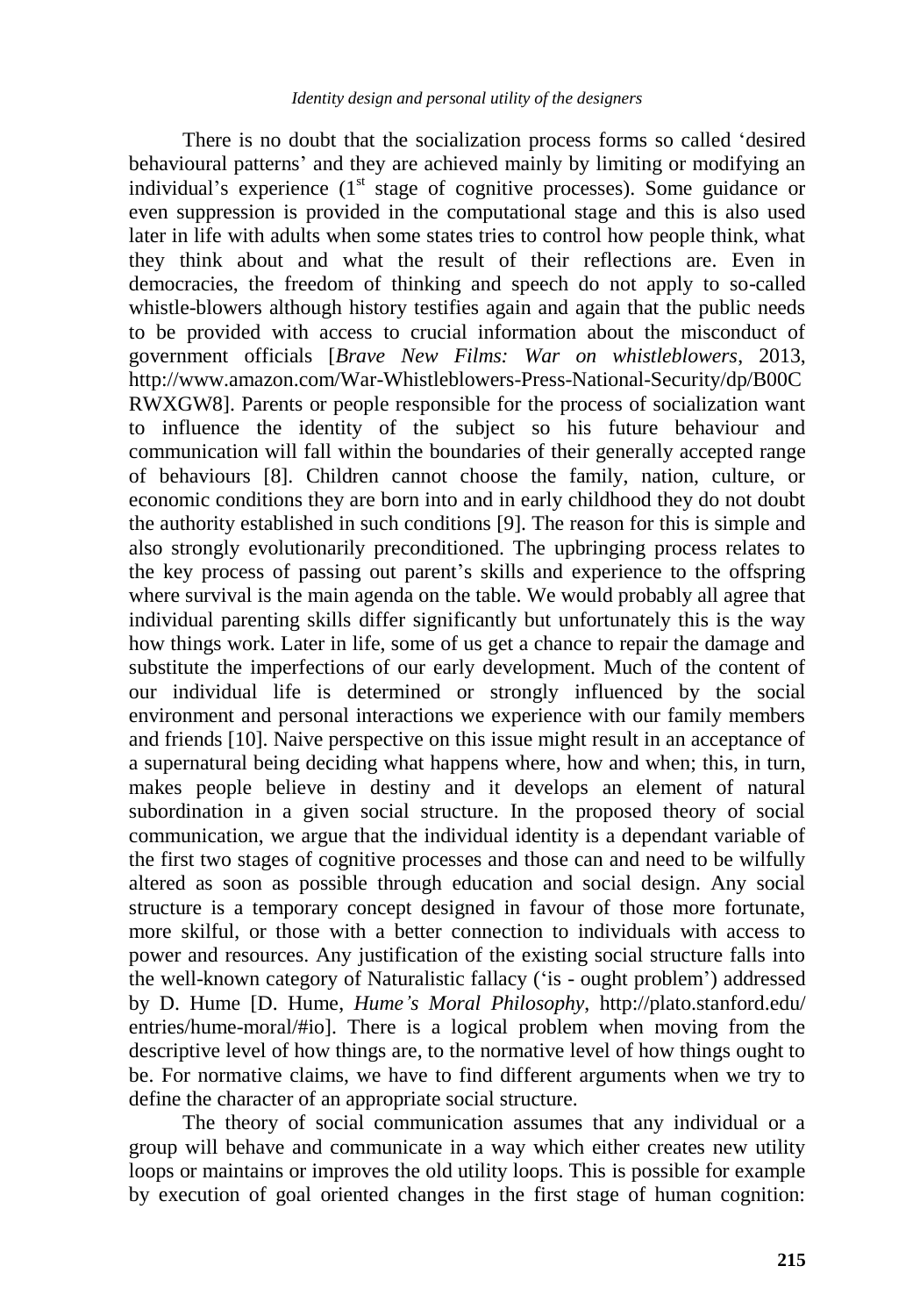perception. Those who can control existing sources of information (mass media, government"s classified information, etc.), or substitute the computational stage for individuals or groups by formulating generally accepted representations of reality will consequently affect, in some cases even control, their behaviour and communication. In the real world, if we overload the cognitive capacity of specific segments of society with entertainment and marketing, they will not be able to question the social structure they actually live in. They need to be educated just enough to perform their function in the society and avoid any additional thinking, because they could cause unwanted disruptions in the existing social and economic order. Sufficient example and proof of similar concepts applied in today"s society can be found in the work and analysis of Noam Chomsky who quotes one of the conclusions of the Trilateral commission founded at the initiative of David Rockefeller in 1973 in the United States: "Higher education should be related to economic and political goals, and if it is offered to the masses, a program is then necessary to lower the job expectations of those who receive a college education" [N. Chomsky, *Radical priorities*, 1981, http://www.chomsky.info/books/priorities01.htm]. We understand that any social system needs to function without significant disruptions, but on the other hand we do not think that the majority of the global population should serve the few while struggling in debt.

The role of marketing and its erosive impact on human values in societies has been sufficiently addressed for example by Jean Kilbourne with her extensive analysis of marketing practices applied in the modern society. She focuses on the exploitation of women, linking products to sexual behaviour and all of it just for more profit [11]. There is still little or no regulation in this area and as far as corporations can contribute to the revenue of the media channel, it can expose our minds to whatever nonsense their marketing agencies are able to generate. Most of these ads are targeting children and youth because they are the most susceptible target groups. If the US general Smedley Butler once said that the war is a racket in terms of profits for those who own and control the supply of arms and other military equipment [S. Butler, *War is a racket*, 1935, [https://archive.org/details/WarIsARacket\]](https://archive.org/details/WarIsARacket), then other rackets are businesses that sell mild drugs such as alcohol, tobacco, sugary drinks and other products with high levels of carbohydrates. It is understandable that the individual investors are attracted by businesses where the maximal potential for future profits lies, but the general public needs to establish social structures and institutions which would protect their health and well-being against this one dimensional, short term and profit oriented philosophy. The change of the system or the behaviour of certain individuals or corporations will not be initiated by those who take the profits [12], but needs to be suggested and fought for by those who carry the costs in terms of health or social values degradations.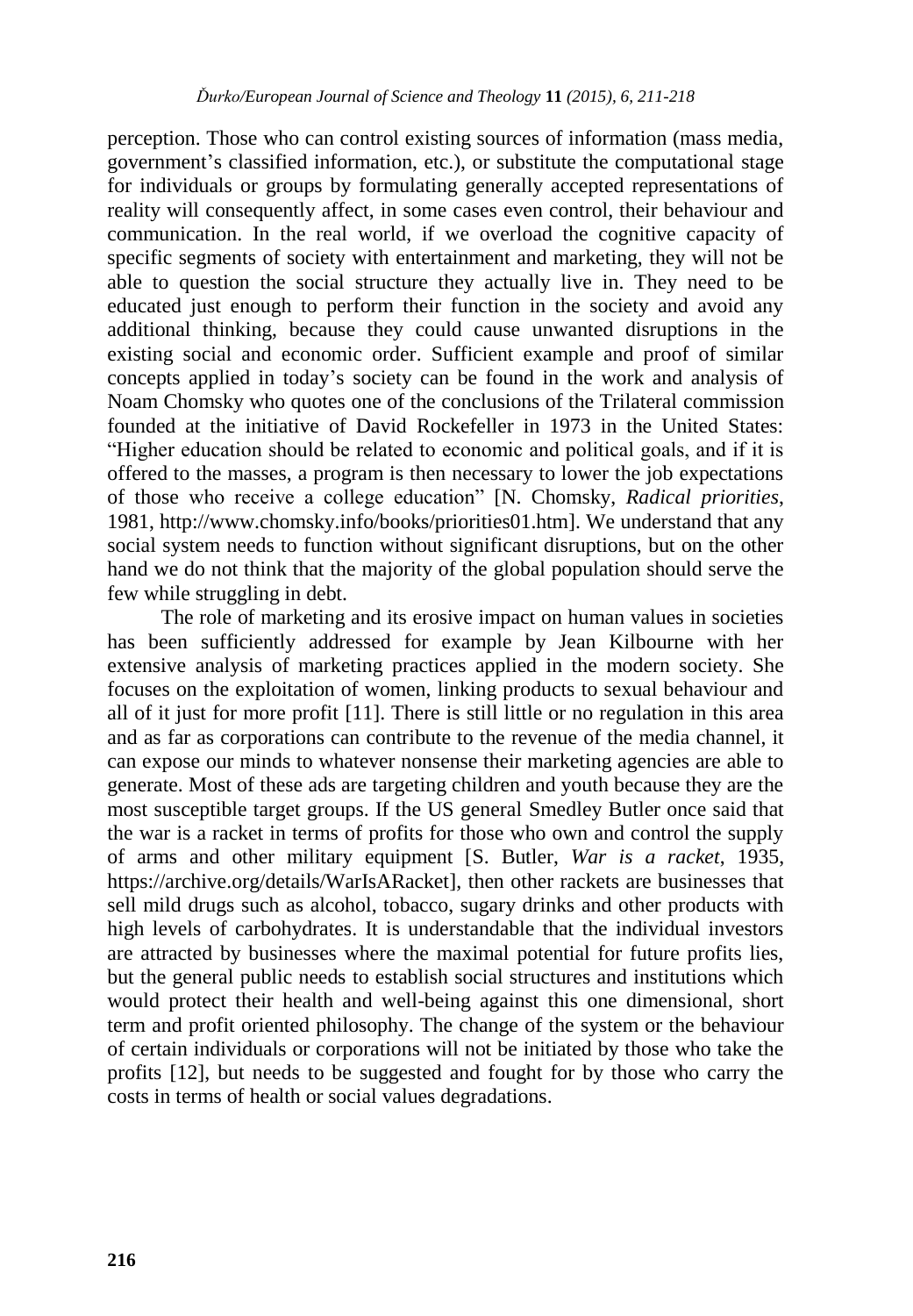#### **4. Conclusions**

In this paper, we provided an evolutionary perspective on the human mind because we think that its natural design determines the reality of social structures people create globally. Social structures tend to be maintained through deliberate actions of some individuals or groups which promote, limit or modify specific kinds of information available to the public. Furthermore, educational system fails to develop independent computational mental capacity of individual members of a society. This consequently keeps the majority in easier to influence and controlled affective state of mind which allows certain people to maintain their own and inadequate personal utility (access to/control of resources). We think that the examples provided in this paper support our conclusion that social structures, together with generally accepted paradigms and followed discourse, are created by an intentional design. Theory of social communication proposed and applied in this paper is supported by the findings in Cognitive psychology and Neuroscience and we argue for an application of this framework when researching or explaining social phenomena. People"s behaviour and communication is always determined by the possible changes in their personal utility, a missing variable in recent theories of communication, and therefore as such must be identified and disclosed before stating conclusions about information streams (media content) available to or directed towards the public.

We tried to show that individual or collectively shared elements of personal identity depends on the  $1<sup>st</sup>$  stage of cognitive processes (experience direct and indirect empirical knowledge) and on the available processing capacity (computational stage) determined by genes and modified by further education and experience. Identity is in every sense a dependant variable of these two stages of human cognitive processes and stems from the representational stage (interpretation of natural and social reality). Our identities as agents behind our actual behaviour and communication are, on a regular basis, wilfully changed or modified by people who have an opportunity to alter the content of our experience in terms of its quantity and quality and specific examples in today"s society can be found in the domains of public relations, marketing, and news production. Our model of social communication predicts that any individual or group in a specific society will adjust their behaviour and communication in ways which will create new, maintain, or improve old forms of personal utility. It is therefore a natural process when people who have concentrated power and resources in their hands make decisions and take actions which help them to secure their position in the societal structure. However, this structure, although it might appear to some people initially natural, cannot be seen as natural at all because it is designed, agreed upon or forced upon us by specific people with individual or collectively shared interests. The most important aspect of maintaining such a structure is the process of socialization. People are brought up in a social environment which supports their subordination since parenting and schooling is mainly about following the rules